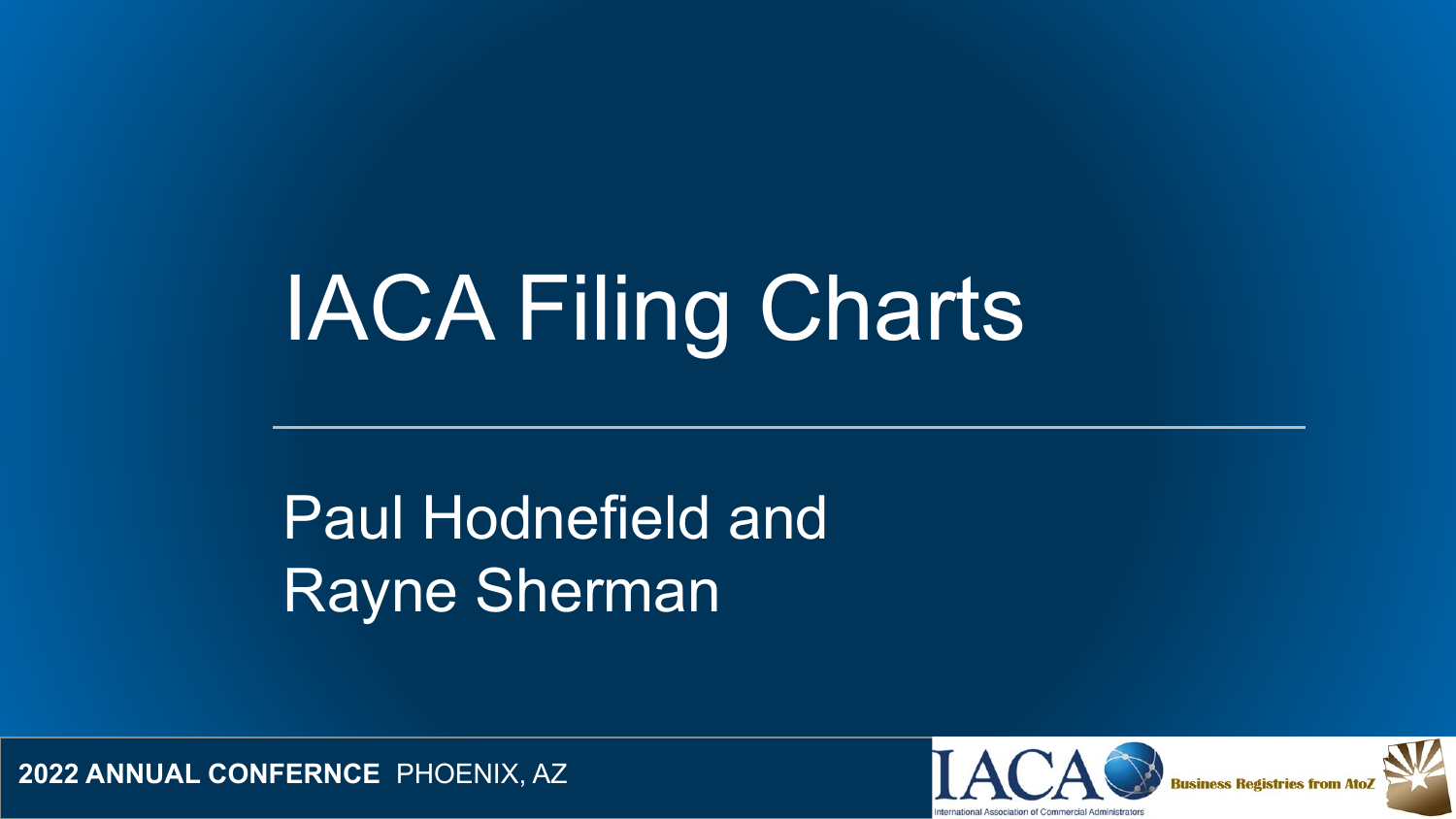#### Agenda and Goals

- Discuss what filing charts are, how they came to be and why they are important
- Paper filing chart sample
- Electronic filing chart sample



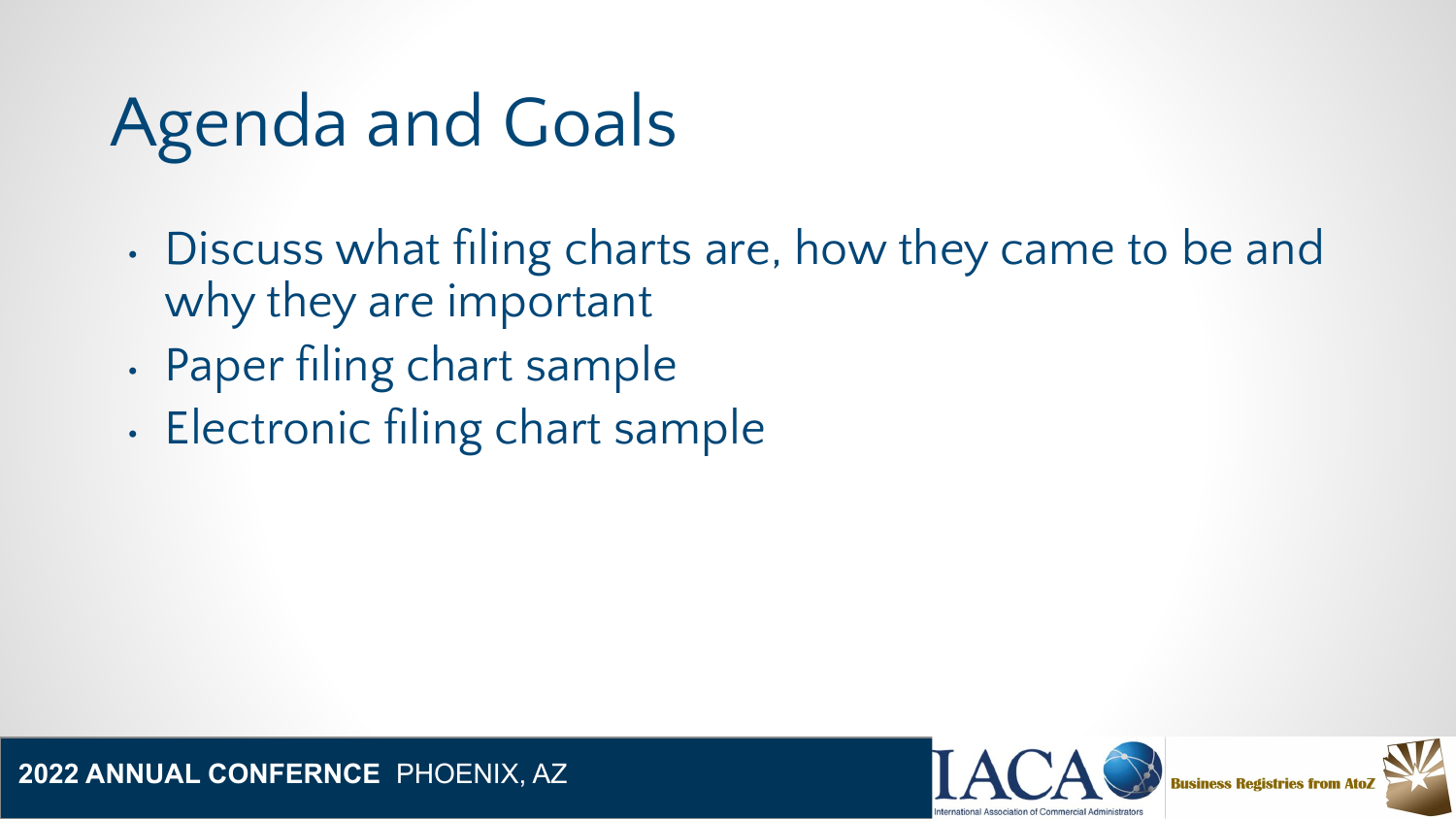### What are Filing Charts?

- Layout of situations filing officers encounter
- Provide guidance about Article 9 requirements



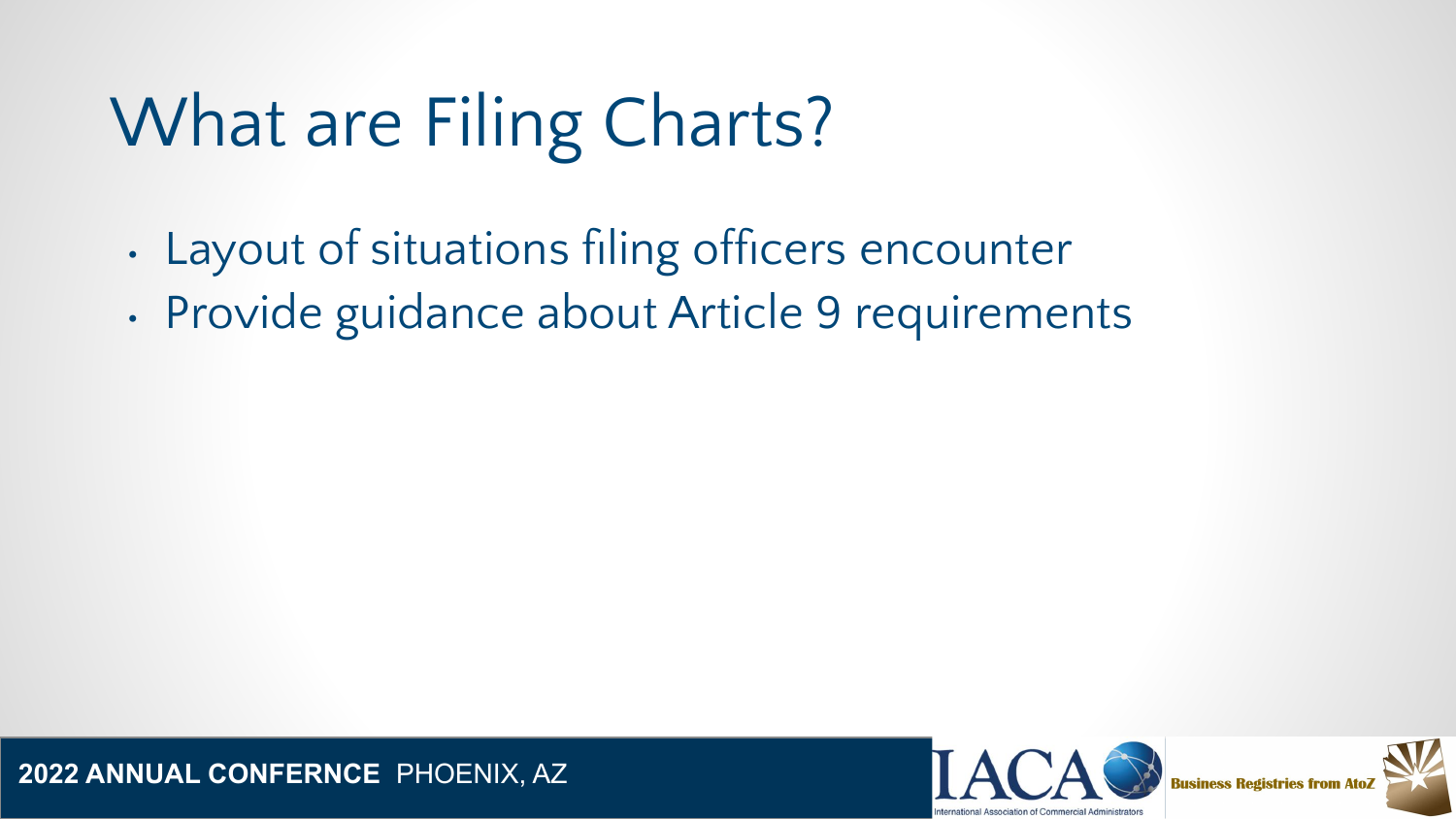## Why were Filing Charts created?

- Provide consistent interpretation of revised Article 9 of 2001.
	- Specify the intended outcome under Article 9
	- See what other states were doing
	- Provide guidance for filers and identify state deviations

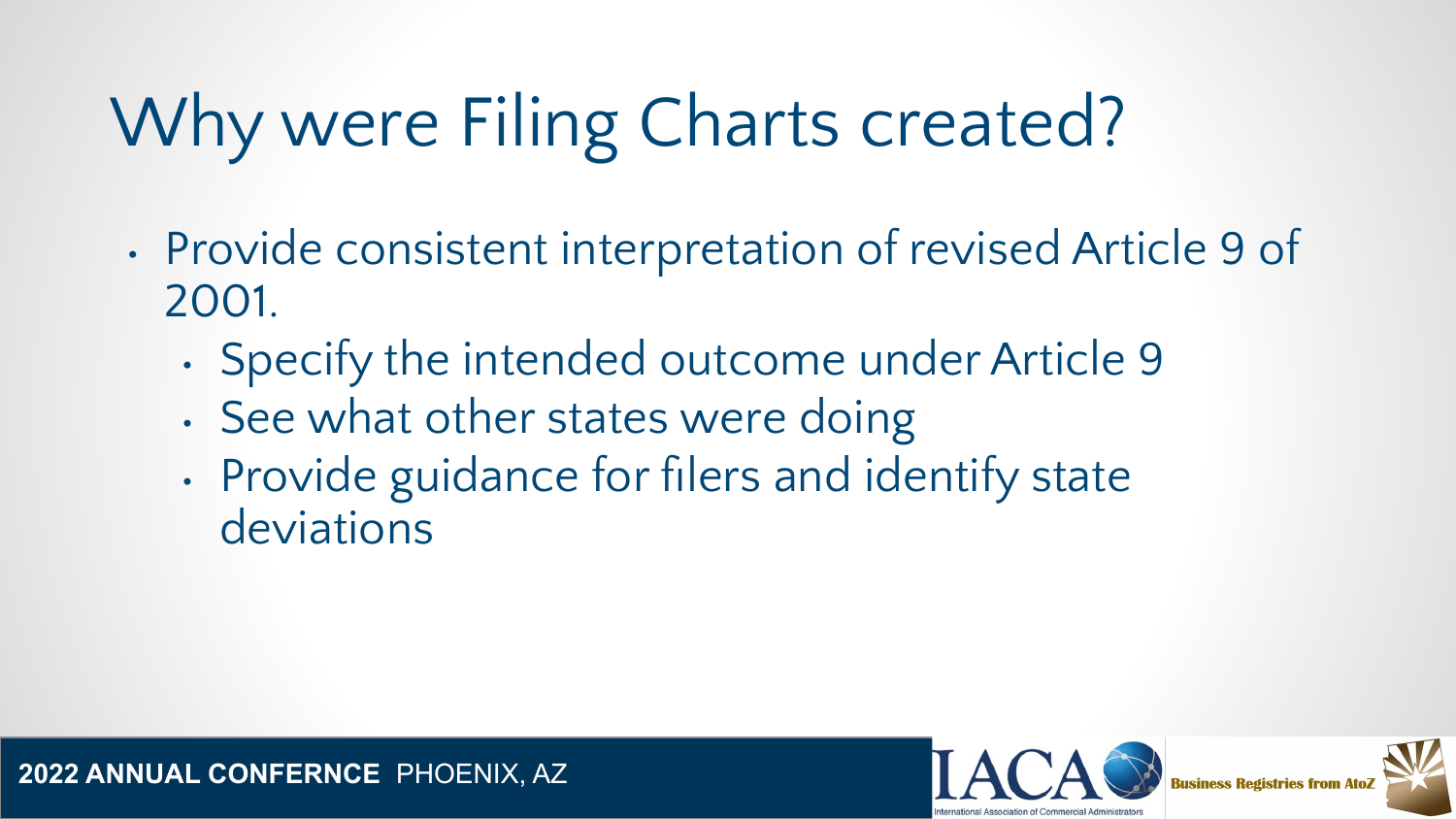## Why are Filing Charts Important?

- 9-526(b) requires states to be uniform in their implementation of Article 9
	- Helps states keep rules and practices in harmony with each other
	- Helps states keep technology compatible with each other
- Uniformity provides more efficiency and certainty for lenders in the filing process
- Uniformity provides better access to credit for debtors

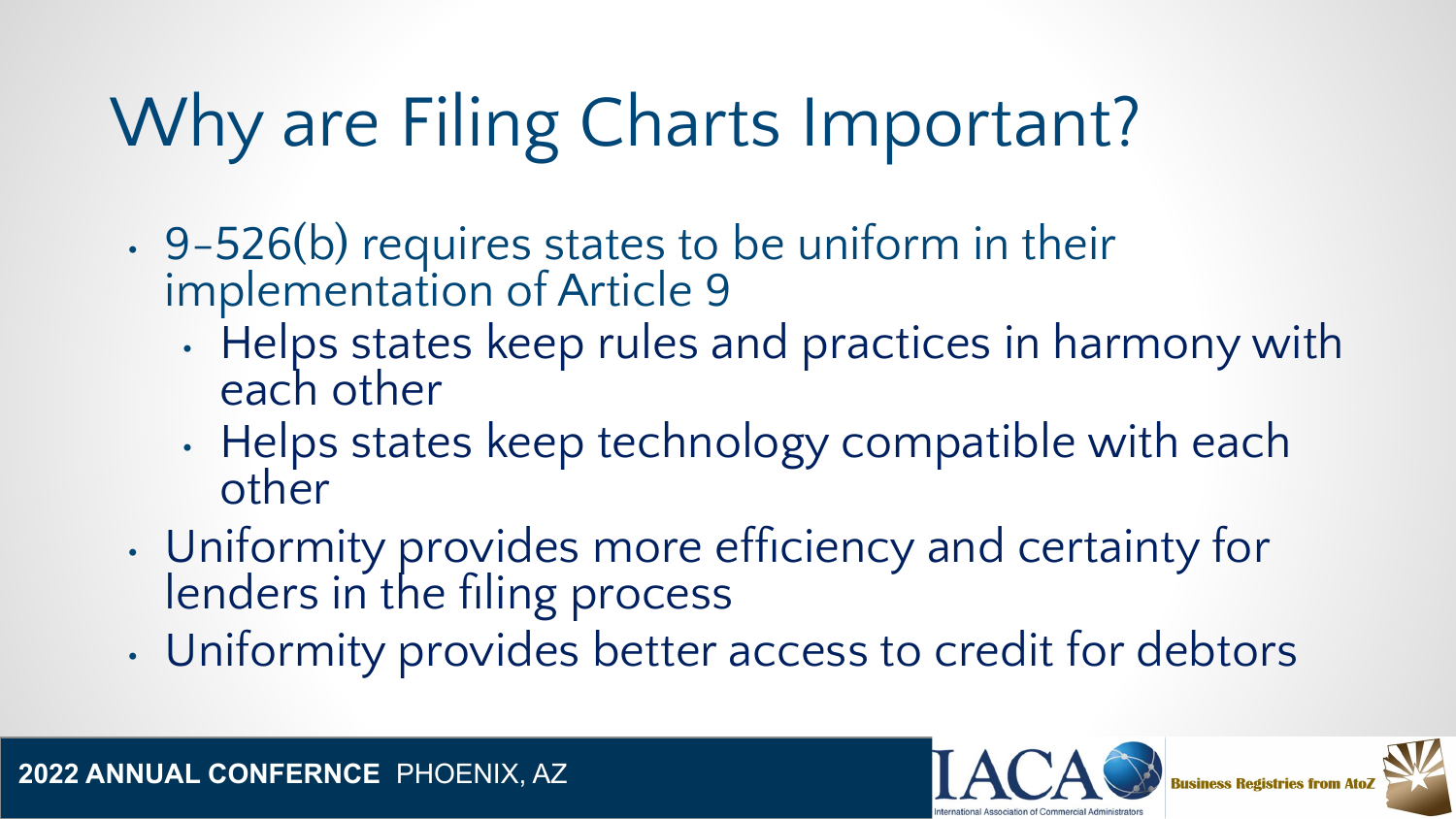### Why are there two charts?

- Chart was originally designed for paper filings
- States have moved more and more toward online filing
	- Issues with paper forms no longer apply
	- New issues arose
- Having a combined paper and electronic chart made answering the questions difficult and the chart became cumbersome.